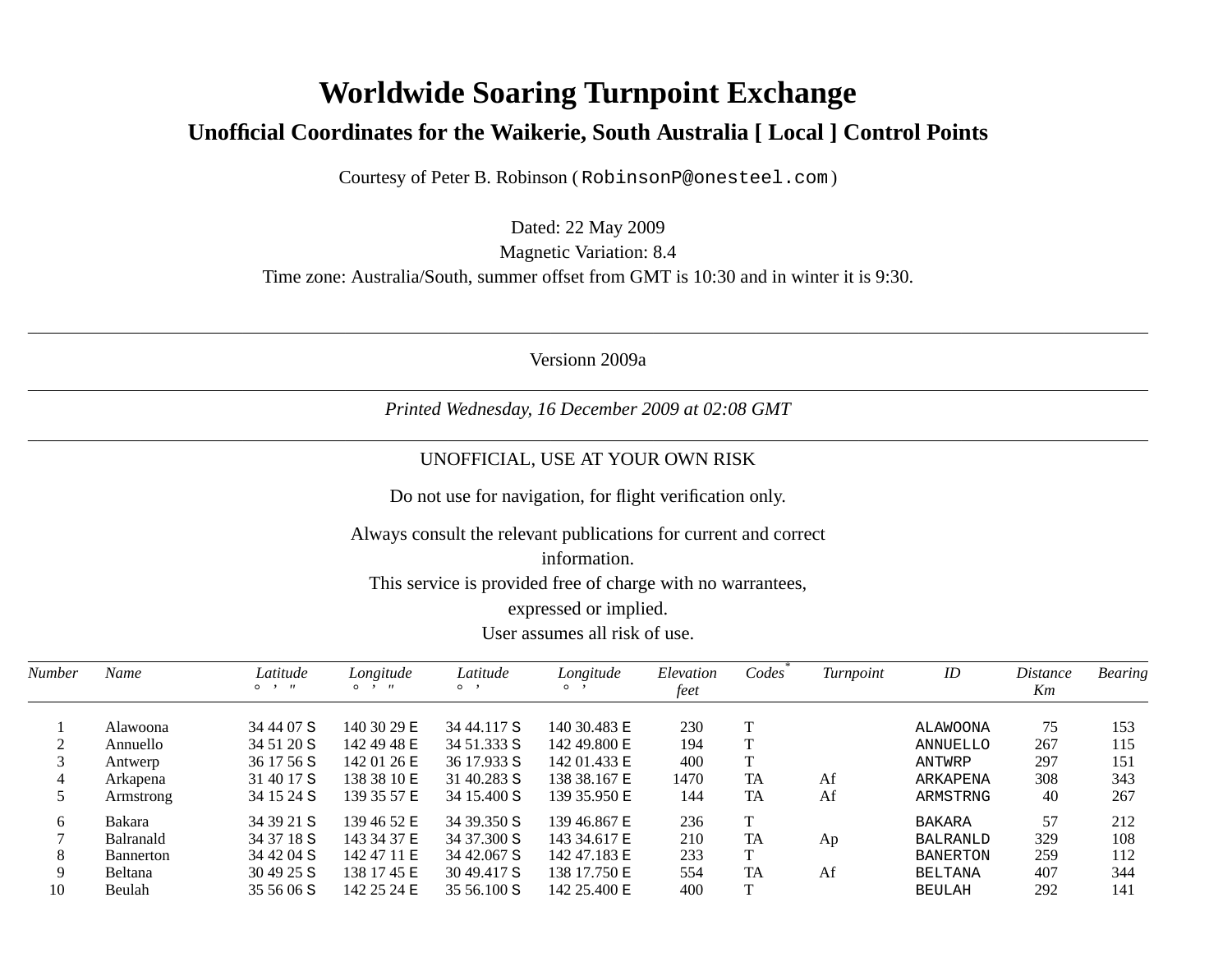| Number | Name                 | Latitude<br>$\circ \quad \cdot \quad n$ | Longitude<br>$\circ$ $\cdot$ $\cdot$ | Latitude<br>$\circ \cdot$ | Longitude<br>$\circ$ , | Elevation<br>feet | Codes       | Turnpoint | ID              | <b>Distance</b><br>Km | <b>Bearing</b> |
|--------|----------------------|-----------------------------------------|--------------------------------------|---------------------------|------------------------|-------------------|-------------|-----------|-----------------|-----------------------|----------------|
| 11     | Birchip              | 35 58 44 S                              | 142 55 16 E                          | 35 58.733 S               | 142 55.267 E           | 400               | $\mathbf T$ |           | <b>BIRCHP</b>   | 330                   | 136            |
| 12     | <b>Black Hill</b>    | 34 42 10 S                              | 139 27 26 E                          | 34 42.167 S               | 139 27.433 E           | 197               | $\mathbf T$ |           | <b>BLACKHIL</b> | 78                    | 230            |
| 13     | Blanchetown          | 34 20 43 S                              | 139 36 59 E                          | 34 20.717 S               | 139 36.983 E           | 66                | $\rm T$     |           | <b>BLANCHTN</b> | 42                    | 253            |
| 14     | Blinman              | 31 07 06 S                              | 138 43 34 E                          | 31 07.100 S               | 138 43.567 E           | 1978              | <b>TA</b>   | Af        | <b>BLINMAN</b>  | 362                   | 348            |
| 15     | Booborowie           | 33 33 44 S                              | 138 45 37 E                          | 33 33.733 S               | 138 45.617 E           | 1299              | T           |           | BOOBRWIE        | 136                   | 309            |
| 16     | Boolcoomata          | 31 58 07 S                              | 140 33 00 E                          | 31 58.117 S               | 140 33.000 E           | 610               | TA          | Af        | <b>BOOLCOOM</b> | 251                   | $20\,$         |
| 17     | Broken Hill          | 32 00 18 S                              | 141 28 02 E                          | 32 00.300 S               | 141 28.033 E           | 922               | TA          | Ap        | <b>BROKEHIL</b> | 277                   | 38             |
| 18     | <b>Buckalow</b>      | 32 39 42 S                              | 141 14 12 E                          | 32 39.700 S               | 141 14.200 E           | 371               | TA          | Af        | <b>BUCKALOW</b> | 203                   | 42             |
| 19     | <b>Burra</b>         | 33 40 21 S                              | 138 55 16 E                          | 33 40.350 S               | 138 55.267 E           | 1558              | $\mathbf T$ |           | <b>BURRA</b>    | 117                   | 307            |
| $20\,$ | <b>Burta Station</b> | 32 27 46 S                              | 141 05 02 E                          | 32 27.767 S               | 141 05.033 E           | 538               | <b>TA</b>   | Af        | <b>BURTA</b>    | 215                   | 36             |
| 21     | Cambrai              | 34 39 13 S                              | 139 17 12 E                          | 34 39.217 S               | 139 17.200 E           | 318               | $\mathbf T$ |           | CAMBRAI         | 86                    | 241            |
| 22     | Canegrass            | 33 35 09 S                              | 140 00 29 E                          | 33 35.150 S               | 140 00.483 E           | 243               | <b>TA</b>   | Af        | CANEGRAS        | 67                    | 7              |
| 23     | Canopus              | 33 29 30 S                              | 140 42 06 E                          | 33 29.500 S               | 140 42.100 E           | 187               | <b>TA</b>   | Af        | CANOPUS         | 99                    | 48             |
| 24     | Carina               | 35 15 15 S                              | 141 05 42 E                          | 35 15.250 S               | 141 05.700 E           | 308               | $\mathbf T$ |           | CARINA          | 154                   | 149            |
| 25     | Carrieton            | 32 24 23 S                              | 138 31 14 E                          | 32 24.383 S               | 138 31.233 E           | 1424              | <b>TA</b>   | Af        | CARRIETN        | 242                   | 333            |
| 26     | Carwarp              | 34 27 27 S                              | 142 11 58 E                          | 34 27.450 S               | 142 11.967 E           | 200               | $\mathbf T$ |           | CARWARP         | 202                   | 108            |
| 27     | Chalk Cliffs         | 33 37 14 S                              | 139 13 26 E                          | 33 37.233 S               | 139 13.433 E           | 702               | $\mathbf T$ |           | <b>CHALKCLF</b> | 97                    | 318            |
| 28     | Charlton             | 36 15 47 S                              | 143 20 44 E                          | 36 15.783 S               | 143 20.733 E           | 400               | $\mathbf T$ |           | <b>CHRLTN</b>   | 380                   | 137            |
| 29     | Clifden              | 32 12 40 S                              | 138 34 22 E                          | 32 12.667 S               | 138 34.367 E           | 1722              | <b>TA</b>   | Af        | CLIFDEN         | 258                   | 336            |
| 30     | Cockburn             | 32 04 14 S                              | 140 59 49 E                          | 32 04.233 S               | 140 59.817 E           | 715               | <b>TA</b>   | Af        | COCKBURN        | 252                   | 30             |
| 31     | Coomandook           | 35 28 12 S                              | 139 41 43 E                          | 35 28.200 S               | 139 41.717 E           | 43                | $\rm T$     |           | COOMANDK        | 146                   | 200            |
| 32     | Copeville            | 34 47 39 S                              | 139 50 55 E                          | 34 47.650 S               | 139 50.917 E           | 184               | $\mathbf T$ |           | COPEVILE        | 70                    | 202            |
| 33     | Cowangie             | 35 14 03 S                              | 141 22 53 E                          | 35 14.050 S               | 141 22.883 E           | 157               | $\mathbf T$ |           | COWANGIE        | 170                   | 142            |
| 34     | Cradock              | 32 04 22 S                              | 138 29 51 E                          | 32 04.367 S               | 138 29.850 E           | 1033              | $\mathbf T$ |           | CRADOCK         | 275                   | 337            |
| 35     | Dimboola             | 36 27 18 S                              | 142 01 42 E                          | 36 27.300 S               | 142 01.700 E           | 367               | $\mathbf T$ |           | DIMBOOLA        | 311                   | 153            |
| 36     | Donald               | 36 22 59 S                              | 143 00 01 E                          | 36 22.983 S               | 143 00.017 E           | 400               | $\mathbf T$ |           | <b>DONALD</b>   | 364                   | 141            |
| 37     | Ellam                | 36 03 15 S                              | 142 02 32 E                          | 36 03.250 S               | 142 02.533 E           | 400               | $\mathbf T$ |           | ELLAM           | 277                   | 148            |
| 38     | Eudunda              | 34 10 32 S                              | 139 05 11 E                          | 34 10.533 S               | 139 05.183 E           | 1342              | $\mathbf T$ |           | EUDUNDA         | 87                    | 279            |
| 39     | Farina               | 30 03 57 S                              | 138 16 27 E                          | 30 03.950 S               | 138 16.450 E           | 302               | $\mathbf T$ |           | FARINA          | 487                   | 348            |
| 40     | Farrell Flat         | 33 49 52 S                              | 138 47 43 E                          | 33 49.867 S               | 138 47.717 E           | 1411              | $\mathbf T$ |           | FARRELLF        | 120                   | 297            |
| 41     | Galga                | 34 41 51 S                              | 139 57 39 E                          | 34 41.850 S               | 139 57.650 E           | 233               | $\mathbf T$ |           | <b>GALGA</b>    | 57                    | 194            |
| 42     | Georgetown           | 33 21 45 S                              | 138 23 18 E                          | 33 21.750 S               | 138 23.300 E           | 961               | $\mathbf T$ |           | <b>GEORGETN</b> | 177                   | 309            |
| 43     | Glenorchy            | 36 54 14 S                              | 142 39 49 E                          | 36 54.233 S               | 142 39.817 E           | 400               | $\mathbf T$ |           | <b>GLNRCH</b>   | 385                   | 151            |
| 44     | Hallett              | 33 25 11 S                              | 138 53 31 E                          | 33 25.183 S               | 138 53.517 E           | 1644              | $\mathbf T$ |           | HALLETT         | 135                   | 317            |
| 45     | Hammond              | 32 31 15 S                              | 138 18 51 E                          | 32 31.250 S               | 138 18.850 E           | 1043              | $\rm T$     |           | <b>HAMMOND</b>  | 244                   | 327            |
| 46     | Harriedale           | 32 48 12 S                              | 141 24 42 E                          | 32 48.200 S               | 141 24.700 E           | 318               | <b>TA</b>   | Af        | HARRIEDL        | 200                   | 49             |
| 47     | Hattah               | 34 45 52 S                              | 142 16 46 E                          | 34 45.867 S               | 142 16.767 E           | 400               | T           |           | HATTAH          | 216                   | 116            |
| 48     | Hawker               | 31 53 20 S                              | 138 25 27 E                          | 31 53.333 S               | 138 25.450 E           | 1033              | $\mathbf T$ |           | HAWKER          | 296                   | 338            |
| 49     | Hawker               | 31 51 15 S                              | 138 28 05 E                          | 31 51.250 S               | 138 28.083 E           | 1056              | <b>TA</b>   | Ap        | HAWKERAP        | 297                   | 339            |
| 50     | Hawkes               | 34 04 07 S                              | 140 24 21 E                          | 34 04.117 S               | 140 24.350 E           | 161               | $\mathbf T$ |           | HAWKES          | 37                    | 78             |
| 51     | Hay                  | 34 32 03 S                              | 144 49 52 E                          | 34 32.050 S               | 144 49.867 E           | 91                | TA          |           | HAY             | 443                   | 105            |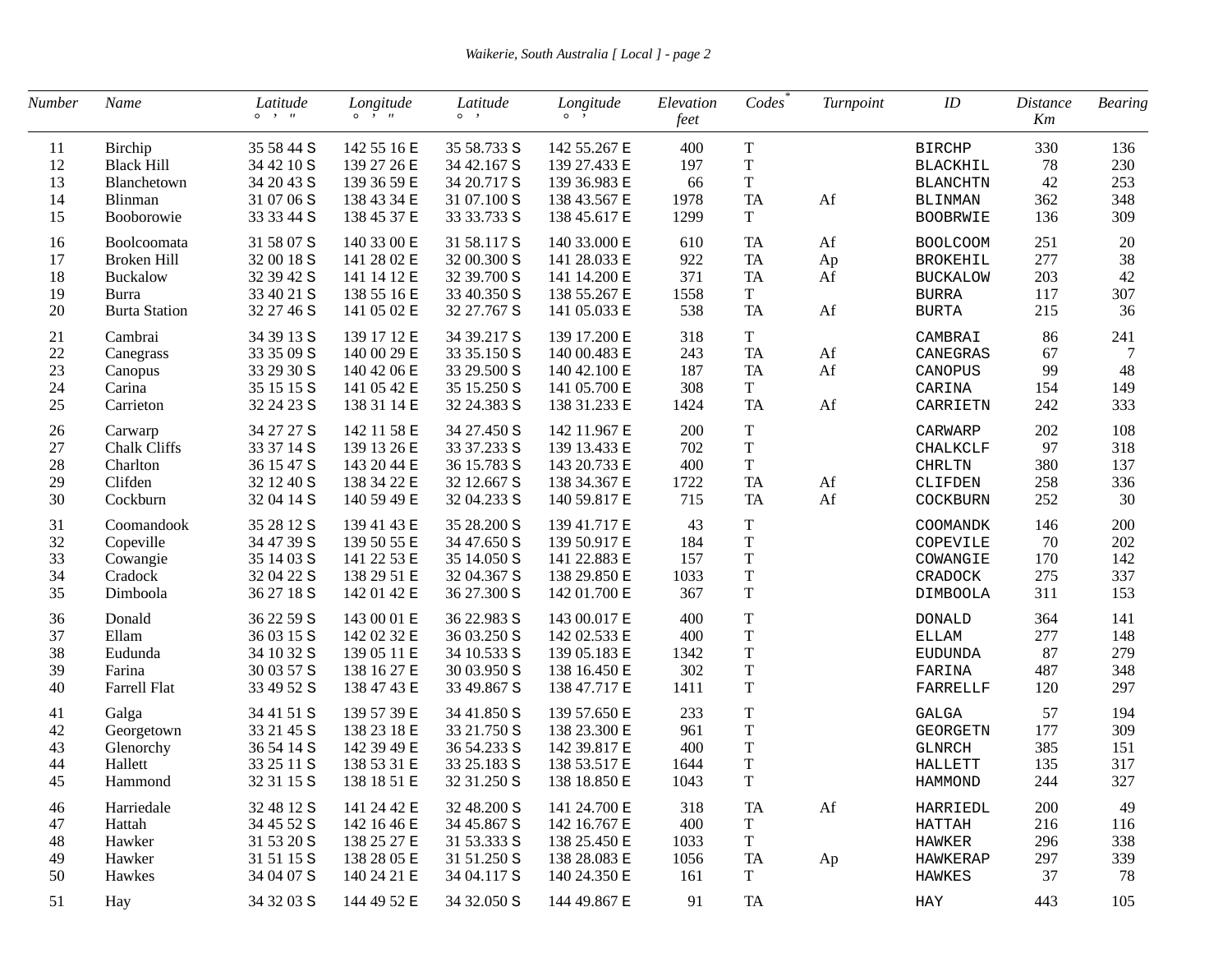| Number | Name                   | Latitude<br>$\circ \quad \cdot \quad n$ | Longitude<br>$0 \rightarrow H$ | Latitude<br>$\circ \quad$ , | Longitude<br>$\circ$ $\cdot$ | Elevation<br>feet | Codes       | Turnpoint                                         | ID       | <b>Distance</b><br>Km | <b>Bearing</b> |
|--------|------------------------|-----------------------------------------|--------------------------------|-----------------------------|------------------------------|-------------------|-------------|---------------------------------------------------|----------|-----------------------|----------------|
| 52     | Hopetoun               | 35 42 59 S                              | 142 21 26 E                    | 35 42.983 S                 | 142 21.433 E                 | 400               | <b>TA</b>   |                                                   | HOPETN   | 272                   | 138            |
| 53     | Horsham                | 36 40 16 S                              | 142 10 17 E                    | 36 40.267 S                 | 142 10.283 E                 | 400               | TA          | $\ensuremath{\mathrm{A}}/\ensuremath{\mathrm{D}}$ | HORSHM   | 338                   | 154            |
| 54     | Itteldoo               | 34 05 49 S                              | 139 41 24 E                    | 34 05.817 S                 | 139 41.400 E                 | 135               | TA          | Af                                                | ITTELDOO | 33                    | 296            |
| 55     | Jamestown              | 33 12 07 S                              | 138 36 26 E                    | 33 12.117 S                 | 138 36.433 E                 | 1493              | T           |                                                   | JAMESTN  | 171                   | 318            |
| 56     | Jeparit                | 36 08 20 S                              | 141 59 16 E                    | 36 08.333 S                 | 141 59.267 E                 | 400               | $\mathbf T$ |                                                   | JEPART   | 281                   | 150            |
| 57     | Karawinna              | 34 22 43 S                              | 141 41 50 E                    | 34 22.717 S                 | 141 41.833 E                 | 217               | $\mathbf T$ |                                                   | KARAWINA | 155                   | 107            |
| 58     | Karoonda               | 35 05 39 S                              | 139 53 55 E                    | 35 05.650 S                 | 139 53.917 E                 | 223               | $\mathbf T$ |                                                   | KAROONDA | 102                   | 195            |
| 59     | Kingston Bridge        | 34 13 47 S                              | 140 21 59 E                    | 34 13.783 S                 | 140 21.983 E                 | 125               | $\mathbf T$ |                                                   | KINGSTNB | 32                    | 108            |
| 60     | <b>Kingston Winery</b> | 34 13 47 S                              | 140 20 21 E                    | 34 13.783 S                 | 140 20.350 E                 | 121               | $\mathbf T$ |                                                   | KINGSTNW | 29                    | 108            |
|        |                        |                                         |                                |                             |                              | 400               |             |                                                   |          | 365                   |                |
| 61     | Laharum                | 36 52 57 S                              | 142 19 19 E                    | 36 52.950 S                 | 142 19.317 E                 |                   | $\mathbf T$ |                                                   | LAHARM   |                       | 154            |
| 62     | Lake Bellfie           | 37 10 23 S                              | 142 32 46 E                    | 37 10.383 S                 | 142 32.767 E                 | 400               | $\mathbf T$ |                                                   | LKBLLF   | 403                   | 155            |
| 63     | Lake Cullulleraine     | 34 16 41 S                              | 141 35 52 E                    | 34 16.683 S                 | 141 35.867 E                 | 141               | $\mathbf T$ |                                                   | LAKECULL | 145                   | 103            |
| 64     | Lameroo                | 35 19 49 S                              | 140 31 03 E                    | 35 19.817 S                 | 140 31.050 E                 | 328               | $\mathbf T$ |                                                   | LAMEROO  | 135                   | 169            |
| 65     | Laura                  | 33 11 07 S                              | 138 18 03 E                    | 33 11.117 S                 | 138 18.050 E                 | 823               | $\mathbf T$ |                                                   | LAURA    | 195                   | 313            |
| 66     | Leigh Creek            | 30 35 47 S                              | 138 25 30 E                    | 30 35.783 S                 | 138 25.500 E                 | 856               | <b>TA</b>   | Ap                                                | LEIGHCK  | 426                   | 347            |
| 67     | <b>Lindsay River</b>   | 34 06 17 S                              | 141 00 30 E                    | 34 06.283 S                 | 141 00.500 E                 | 177               | <b>TA</b>   | Af                                                | LINDSAYR | 91                    | 93             |
| 68     | Lock10                 | 34 06 38 S                              | 141 54 13 E                    | 34 06.633 S                 | 141 54.217 E                 | 138               | $\mathbf T$ |                                                   | LOCK10   | 173                   | 96             |
| 69     | Lock2                  | 34 04 39 S                              | 139 55 52 E                    | 34 04.650 S                 | 139 55.867 E                 | 43                | T           |                                                   | LOCK2    | 15                    | 332            |
| 70     | Loxton Af              | 34 28 34 S                              | 140 39 54 E                    | 34 28.567 S                 | 140 39.900 E                 | 108               | <b>TA</b>   |                                                   | LOXTONAF | 67                    | 127            |
| 71     | <b>Loxton TV Tower</b> | 34 27 50 S                              | 140 32 01 E                    | 34 27.833 S                 | 140 32.017 E                 | 154               | $\mathbf T$ |                                                   | LOXTONTV | 56                    | 132            |
| $72\,$ | Lyndhurst              | 30 16 23 S                              | 138 22 00 E                    | 30 16.383 S                 | 138 22.000 E                 | 486               | <b>TA</b>   | Af                                                | LYNDHST  | 462                   | 348            |
| 73     | Maggea                 | 34 28 37 S                              | 140 03 53 E                    | 34 28.617 S                 | 140 03.883 E                 | 207               | $\mathbf T$ |                                                   | MAGGEA   | 33                    | 182            |
| 74     | Manna Hill             | 32 25 40 S                              | 140 00 22 E                    | 32 25.667 S                 | 140 00.367 E                 | 1198              | TA          | Af                                                | MANNAHIL | 195                   | 8              |
| 75     | Mannum                 | 34 54 37 S                              | 139 19 08 E                    | 34 54.617 S                 | 139 19.133 E                 | 7                 | $\mathbf T$ | Ferry                                             | MANNUMF  | 103                   | 227            |
| 76     | Maraby                 | 31 49 07 S                              | 138 35 04 E                    | 31 49.117 S                 | 138 35.067 E                 | 1388              | <b>TA</b>   | Af                                                | MARABY   | 296                   | 341            |
| 77     | Maude                  | 34 28 21 S                              | 144 18 07 E                    | 34 28.350 S                 | 144 18.117 E                 | 78                | $\mathbf T$ | Hotel                                             | MAUDE    | 394                   | 104            |
| 78     | Melrose                | 32 49 39 S                              | 138 11 19 E                    | 32 49.650 S                 | 138 11.317 E                 | 1299              | $\mathbf T$ |                                                   | MELROSE  | 228                   | 319            |
| 79     | Melton                 | 32 19 03 S                              | 139 20 52 E                    | 32 19.050 S                 | 139 20.867 E                 | 1047              | TA          | Af                                                | MELTON   | 217                   | 351            |
| 80     | Meribah                | 34 42 20 S                              | 140 51 11 E                    | 34 42.333 S                 | 140 51.183 E                 | 148               | $\mathbf T$ |                                                   | MERIBAH  | 95                    | 136            |
|        |                        |                                         |                                |                             |                              |                   |             |                                                   |          |                       |                |
| 81     | Meringur               | 34 23 26 S                              | 141 20 03 E                    | 34 23.433 S                 | 141 20.050 E                 | 292               | $\mathbf T$ |                                                   | MERINGUR | 122                   | 110            |
| 82     | Merna Mora             | 31 32 41 S                              | 138 23 49 E                    | 31 32.683 S                 | 138 23.817 E                 | 673               | <b>TA</b>   | Af                                                | MERNAMO  | 331                   | 341            |
| 83     | Milpara                | 33 56 33 S                              | 141 45 39 E                    | 33 56.550 S                 | 141 45.650 E                 | 144               | <b>TA</b>   | Af                                                | MILPARA  | 162                   | 89             |
| 84     | Minyip                 | 36 27 39 S                              | 142 35 10 E                    | 36 27.650 S                 | 142 35.167 E                 | 121               | $\mathbf T$ |                                                   | MINYIP   | 343                   | 147            |
| 85     | Morgan                 | 34 02 19 S                              | 139 40 24 E                    | 34 02.317 S                 | 139 40.400 E                 | 36                | $\rm T$     |                                                   | MORGAN   | 36                    | 305            |
| 86     | Morkalla               | 34 16 18 S                              | 141 08 04 E                    | 34 16.300 S                 | 141 08.067 E                 | 295               | T           |                                                   | MORKALLA | $102\,$               | 104            |
| 87     | Moulamein              | 35 05 10 S                              | 144 02 26 E                    | 35 05.167 S                 | 144 02.433 E                 | 236               | $\mathbf T$ |                                                   | MOULAMN  | 381                   | 115            |
| 88     | Mount Bryan            | 33 33 03 S                              | 138 53 36 E                    | 33 33.050 S                 | 138 53.600 E                 | 1696              | $\mathbf T$ |                                                   | MTBRYAN  | 126                   | 312            |
| 89     | <b>Mount Mary</b>      | 34 06 12 S                              | 139 26 18 E                    | 34 06.200 S                 | 139 26.300 E                 | 312               | $\mathbf T$ |                                                   | MTMARY   | 55                    | 288            |
| 90     | Murrayville            | 35 15 38 S                              | 141 10 54 E                    | 35 15.633 S                 | 141 10.900 E                 | 217               | $\mathbf T$ |                                                   | MURRAYV  | 159                   | 147            |
| 91     | Nangiloc               | 34 28 16 S                              | 142 21 09 E                    | 34 28.267 S                 | 142 21.150 E                 | 171               | $\mathbf T$ |                                                   | NANGILOC | 216                   | 108            |
| 92     | Netherby               | 36 06 41 S                              | 141 38 51 E                    | 36 06.683 S                 | 141 38.850 E                 | 400               | $\mathbf T$ |                                                   | NTHRBY   | 260                   | 154            |
|        |                        |                                         |                                |                             |                              |                   |             |                                                   |          |                       |                |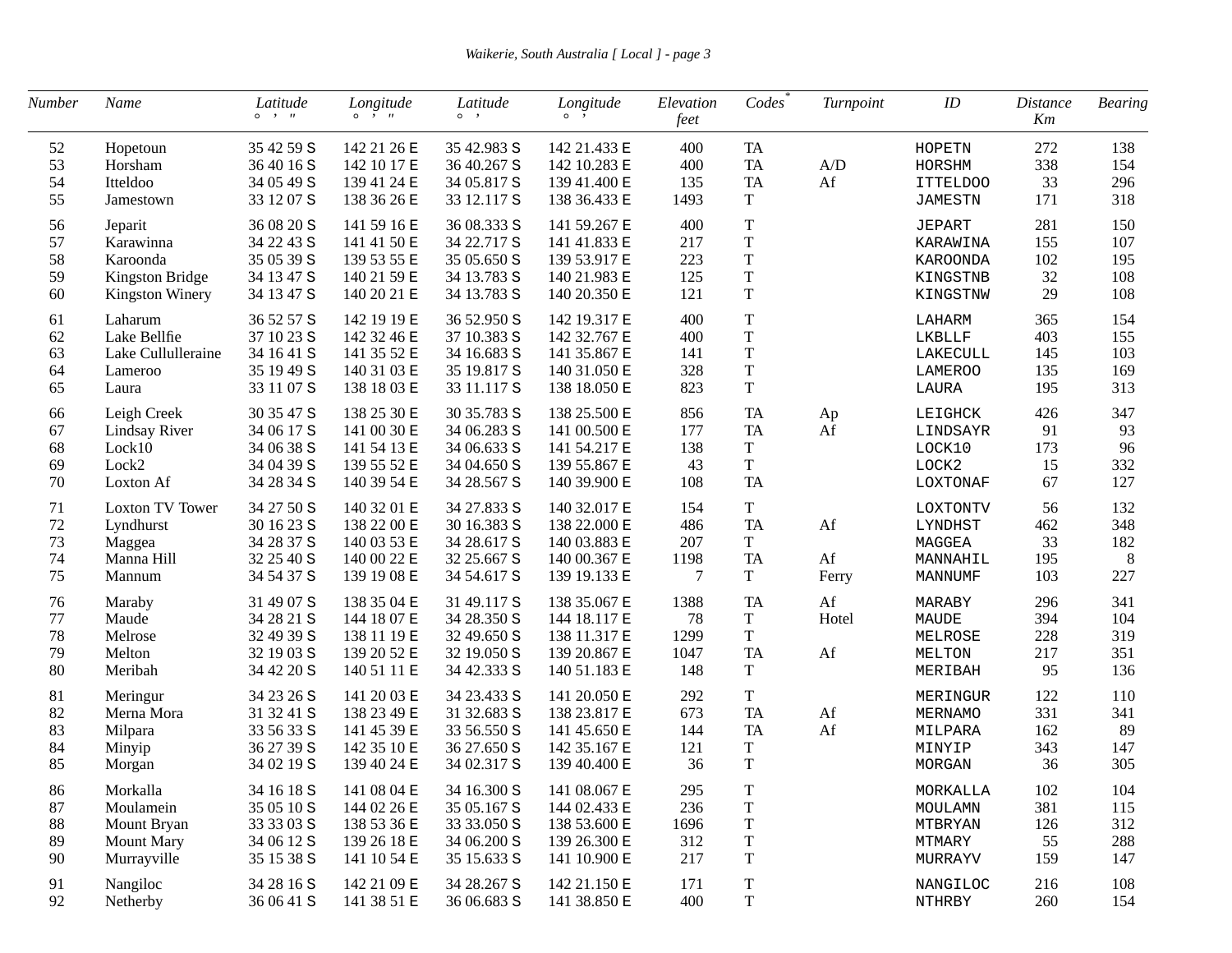| Number | Name                   | Latitude<br>$\circ \quad \cdot \quad n$ | Longitude<br>$0 \rightarrow H$ | Latitude<br>$\circ \quad$ , | Longitude<br>$\circ$ , | Elevation<br>feet | Codes       | Turnpoint                             | ID              | <i>Distance</i><br>Km | <b>Bearing</b> |
|--------|------------------------|-----------------------------------------|--------------------------------|-----------------------------|------------------------|-------------------|-------------|---------------------------------------|-----------------|-----------------------|----------------|
| 93     | Netley                 | 32 35 06 S                              | 141 27 05 E                    | 32 35.100 S                 | 141 27.083 E           | 354               | <b>TA</b>   | Af                                    | NETLEY          | 222                   | 45             |
| 94     | Nildottie              | 34 39 45 S                              | 139 39 36 E                    | 34 39.750 S                 | 139 39.600 E           | 157               | $\rm T$     |                                       | NILDOTTI        | 63                    | 221            |
| 95     | Notts Well             | 34 24 12 S                              | 139 47 44 E                    | 34 24.200 S                 | 139 47.733 E           | 161               | $\mathbf T$ |                                       | NOTTSWEL        | 32                    | 230            |
| 96     | <b>Nulla Station</b>   | 33 49 39 S                              | 141 21 29 E                    | 33 49.650 S                 | 141 21.483 E           | 164               | <b>TA</b>   | Af                                    | NULLA           | 129                   | 81             |
| 97     | Olary                  | 32 16 40 S                              | 140 20 01 E                    | 32 16.667 S                 | 140 20.017 E           | 932               | <b>TA</b>   | Af                                    | <b>OLARY</b>    | 214                   | 16             |
| 98     | Old Koomooloo          | 33 33 28 S                              | 139 42 14 E                    | 33 33.467 S                 | 139 42.233 E           | 325               | <b>TA</b>   | Af                                    | OLDKOOM         | 76                    | 345            |
| 99     | Oodla Wirra            | 32 53 04 S                              | 139 03 40 E                    | 32 53.067 S                 | 139 03.667 E           | 1663              | T           |                                       | OODLAWIR        | 170                   | 336            |
| 100    | Orroroo                | 32 43 51 S                              | 138 37 06 E                    | 32 43.850 S                 | 138 37.100 E           | 1378              | $\mathbf T$ |                                       | <b>ORROROO</b>  | 208                   | 329            |
| 101    | Ouyen                  | 35 04 22 S                              | 142 19 22 E                    | 35 04.367 S                 | 142 19.367 E           | 190               | $\mathbf T$ |                                       | <b>OUYEN</b>    | 232                   | 124            |
| 102    | <b>Overland Corner</b> | 34 08 50 S                              | 140 19 54 E                    | 34 08.833 S                 | 140 19.900 E           | 171               | $\mathbf T$ |                                       | OVERLAND        | 28                    | 90             |
| 103    | Parachilna             | 31 07 06 S                              | 138 23 05 E                    | 31 07.100 S                 | 138 23.083 E           | 456               | <b>TA</b>   | Af                                    | PARACHIL        | 374                   | 344            |
| 104    | Paringa                | 34 10 51 S                              | 140 46 35 E                    | 34 10.850 S                 | 140 46.583 E           | 102               | $\mathbf T$ |                                       | PARINGA         | 69                    | 98             |
| 105    | Paruna                 | 34 43 10 S                              | 140 43 50 E                    | 34 43.167 S                 | 140 43.833 E           | 197               | $\rm T$     |                                       | PARUNA          | 88                    | 141            |
| 106    | Pata                   | 34 33 57 S                              | 140 31 15 E                    | 34 33.950 S                 | 140 31.250 E           | 154               | $\mathbf T$ |                                       | PATA            | 62                    | 142            |
| 107    | Peebinga               | 34 55 48 S                              | 140 54 51 E                    | 34 55.800 S                 | 140 54.850 E           | 236               | $\mathbf T$ |                                       | PEEBINGA        | 116                   | 144            |
| 108    | Peterborough           | 32 58 23 S                              | 138 50 16 E                    | 32 58.383 S                 | 138 50.267 E           | 1621              | $\mathbf T$ |                                       | PETEBORO        | 174                   | 329            |
| 109    | Pinnaroo               | 35 15 40 S                              | 140 54 02 E                    | 35 15.667 S                 | 140 54.033 E           | 348               | $\rm T$     |                                       | <b>PINNAROO</b> | 144                   | 155            |
| 110    | Plumbago               | 32 03 06 S                              | 139 52 20 E                    | 32 03.100 S                 | 139 52.333 E           | 810               | <b>TA</b>   | Af                                    | PLUMBAGO        | 238                   | 5              |
| 111    | Pooncarie              | 33 22 28 S                              | 142 34 59 E                    | 33 22.467 S                 | 142 34.983 E           | 171               | <b>TA</b>   | Af                                    | POONCARI        | 253                   | 78             |
| 112    | Punthari               | 34 48 58 S                              | 139 18 33 E                    | 34 48.967 S                 | 139 18.550 E           | 259               | T           |                                       | PUNTHARI        | 96                    | 231            |
| 113    | Quorn                  | 32 19 39 S                              | 138 06 18 E                    | 32 19.650 S                 | 138 06.300 E           | 853               | <b>TA</b>   | Ap                                    | QUORNAP         | 273                   | 327            |
| 114    | Rainbow                | 35 54 00 S                              | 141 59 36 E                    | 35 54.000 S                 | 141 59.600 E           | 400               | $\mathbf T$ |                                       | RAINBW          | 262                   | 146            |
| 115    | <b>Rawnsley Park</b>   | 31 39 21 S                              | 138 36 25 E                    | 31 39.350 S                 | 138 36.417 E           | 1391              | <b>TA</b>   | Af                                    | RAWNSLYP        | 311                   | 343            |
| 116    | Red Cliffs             | 34 18 29 S                              | 142 11 12 E                    | 34 18.483 S                 | 142 11.200 E           | 161               | T           |                                       | REDCLIFF        | 199                   | 103            |
| 117    | Renmark                | 34 11 53 S                              | 140 40 30 E                    | 34 11.883 S                 | 140 40.500 E           | 115               | <b>TA</b>   | Ap                                    | RENMARK         | 60                    | 100            |
| 118    | Robinvale              | 34 35 14 S                              | 142 46 14 E                    | 34 35.233 S                 | 142 46.233 E           | 213               | T           |                                       | ROBINVAL        | 256                   | 109            |
| 119    | Saddleworth            | 34 05 19 S                              | 138 46 48 E                    | 34 05.317 S                 | 138 46.800 E           | 1050              | $\mathbf T$ |                                       | SADDLEWO        | 115                   | 283            |
| 120    | Sandalwood             | 34 56 46 S                              | 140 07 43 E                    | 34 56.767 S                 | 140 07.717 E           | 187               | $\rm T$     |                                       | SANDALWD        | 85                    | 182            |
| 121    | Sedan                  | 34 34 23 S                              | 139 17 43 E                    | 34 34.383 S                 | 139 17.717 E           | 315               | $\mathbf T$ |                                       | SEDAN           | 80                    | 245            |
| 122    | Spalding               | 33 29 58 S                              | 138 36 21 E                    | 33 29.967 S                 | 138 36.350 E           | 932               | $\mathbf T$ |                                       | SPALDING        | 152                   | 308            |
| 123    | St. Arnaud             | 36 38 48 S                              | 143 10 48 E                    | 36 38.800 S                 | 143 10.800 E           | 400               | <b>TA</b>   | AD                                    | STRNDD          | 396                   | 143            |
| 124    | <b>Stevens Creek</b>   | 31 53 19 S                              | 141 30 41 E                    | 31 53.317 S                 | 141 30.683 E           | 830               | ${\rm TA}$  | Af                                    | <b>STEVENCK</b> | 290                   | 37             |
| 125    | Stonefield             | 34 20 37 S                              | 139 18 34 E                    | 34 20.617 S                 | 139 18.567 E           | 135               | <b>TA</b>   | Af                                    | STONEFLD        | 68                    | 263            |
| 126    | Sunraysia              | 34 15 40 S                              | 142 03 30 E                    | 34 15.667 S                 | 142 03.500 E           | 180               | <b>TA</b>   | Af                                    | SUNRAY          | 187                   | 102            |
| 127    | Swan Hill              | 35 22 41 S                              | 143 32 10 E                    | 35 22.683 S                 | 143 32.167 E           | 230               | TA          | Af                                    | SWANHILL        | 347                   | 122            |
| 128    | Swan Reach             | 34 33 51 S                              | 139 35 50 E                    | 34 33.850 S                 | 139 35.833 E           | 115               | $\mathbf T$ |                                       | SWANRCH         | 58                    | 231            |
| 129    | Taldra                 | 34 21 01 S                              | 140 50 33 E                    | 34 21.017 S                 | 140 50.550 E           | 82                | $\mathbf T$ |                                       | TALDRA          | 77                    | 112            |
| 130    | <b>Taplan East</b>     | 34 32 24 S                              | 140 54 08 E                    | 34 32.400 S                 | 140 54.133 E           | 177               | $\mathbf T$ |                                       | TAPLANE         | 90                    | 125            |
| 131    | Tarcowie               | 32 57 04 S                              | 138 31 06 E                    | 32 57.067 S                 | 138 31.100 E           | 1690              | $\mathbf T$ |                                       | TARCOWIE        | 196                   | 322            |
| 132    | Tarrawi Station        | 33 26 54 S                              | 141 08 30 E                    | 33 26.900 S                 | 141 08.500 E           | 213               | TA          | Af                                    | TARRAWI         | 132                   | 60             |
| 133    | Tenneco Station 5      | 31 58 12 S                              | 139 12 32 E                    | 31 58.200 S                 | 139 12.533 E           | 676               | TA          | $\mathop{\operatorname{Af}}\nolimits$ | TENNECO5        | 258                   | 351            |